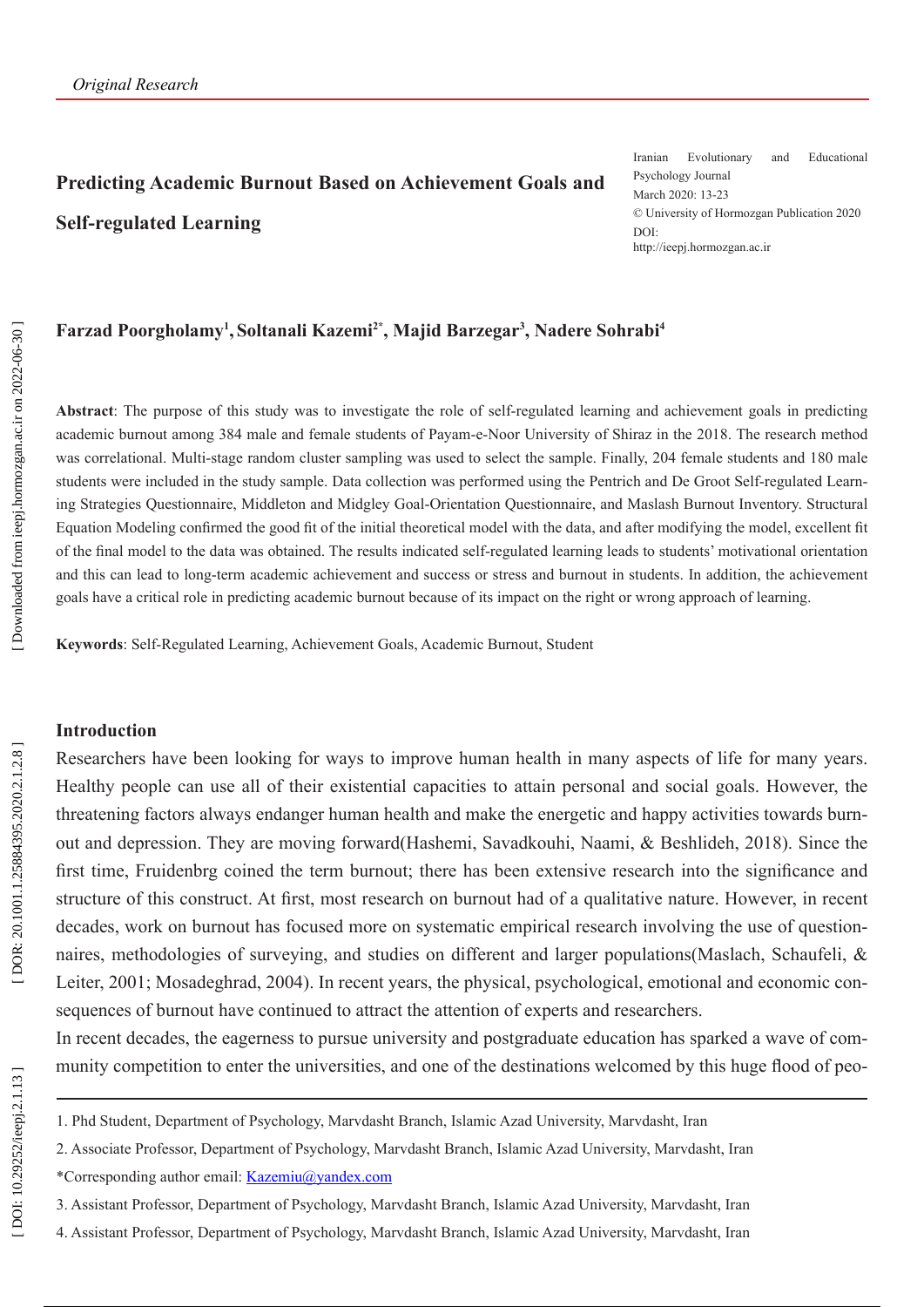ple, is Payam Noor University which has a variety of disciplines at different levels. However, despite contin ued efforts by university officials to improve the quality and quantity of training courses, we have witnessed a growing trend of student frustrations, dilemmas, and adverse academic outcomes each year that one of the most important problems is academic burnout. Gold described burnout as "the end result of stress" (Hashemi et al., 2018). Academic burnout is a type of burnout that occurs in learners and affects their academic perfor mance. Academic burnout among students refers to a feeling of being tired of the demands and requirements of education, having a pessimistic and disinterested sense of homework, and feeling inadequate as a student. Academic burnout includes academic fatigue, academic disinterest, and academic inefficiency(Rostami, Abe di, Schaufeli, Ahmadi, & Sadeghi, 2013).

Based on previous studies, academic burnout is recognized in educational situations by characteristics such as fatigue due to study requirements, development of pessimistic and insensitive attitude towards lesson materi als and poor personal improvement in the classroom. Academic burnout can decrease the academic achieve ment(Cam, Deniz, & Kurnaz, 2014). People with academic burnout usually have symptoms such as a lack of enthusiasm for the curriculum, inability to continue in the classroom, failure to participate in classroom activ ities, a sense of meaninglessness in the classroom, and a feeling of inadequacy. Therefore, academic fatigue, academic inattention, and academic inefficiency are common symptoms of academic burnout syndrome that can greatly impair students' academic performance and individual health.

According to most researchers in the domain of burnout, burnout represents an indicator of the dissonance between what individuals are and what they should do(Maslach et al., 2001). An example of this disorder can be seen in the student self-regulation process. Self-regulation is a process in which the learner chooses goals for their learning, attempts to control and regulate their cognition, motivation, and behavior. Self-regulation as a learnable phenomenon affects students' cognitive and motivational processes(Kharrazi & Kareshki, 2010). Therefore, the acquisition of this skill is not necessarily related to natural development and, like other abil ities or capacities, must be clearly learned. Self-regulated learning is a type of learning in which the student begins and directs his or her own efforts to acquire knowledge and skills without relying on the teacher and others(Kharrazi & Kareshki, 2010; Pintrich, 1999). By definition, self-regulated learning is a type of learn ing in which individuals begin and direct their efforts to acquire knowledge and skills without relying on the teacher or others personally(Pintrich, 2003). Accordingly, self-regulated learning encompasses all cognitive, meta-cognitive, and motivational processes in which the individual aims and plans for his or her learning ac tivities and applies the necessary managerial, supervisory, and evaluation strategies accordingly. The focus of this approach is on student self-learning and then emphasizes student-centered learning(Kharrazi & Kareshki, 2010).

Successful students use motivational strategies and patterns to accomplish homework, such as striving for success and challenging activities and goal setting. In contrast, unsuccessful students spend less time and are less interested in activities, are unable to set goals and use learning strategies, have low self-efficacy, and rarely achieve high levels of success. Self-regulated students set specific goals for themselves and use strategies to achieve them. These learners begin to learn, monitor and evaluate their progress by themselves. Intrinsic motivation and self-motivation are other characteristics of self-regulated students in practice. Self-regulated learners employ appropriate cognitive strategies and are academically motivated. Learners who are active in self-regulation learning use the cognitive learning strategies such as regular repetition, elaboration, and orga -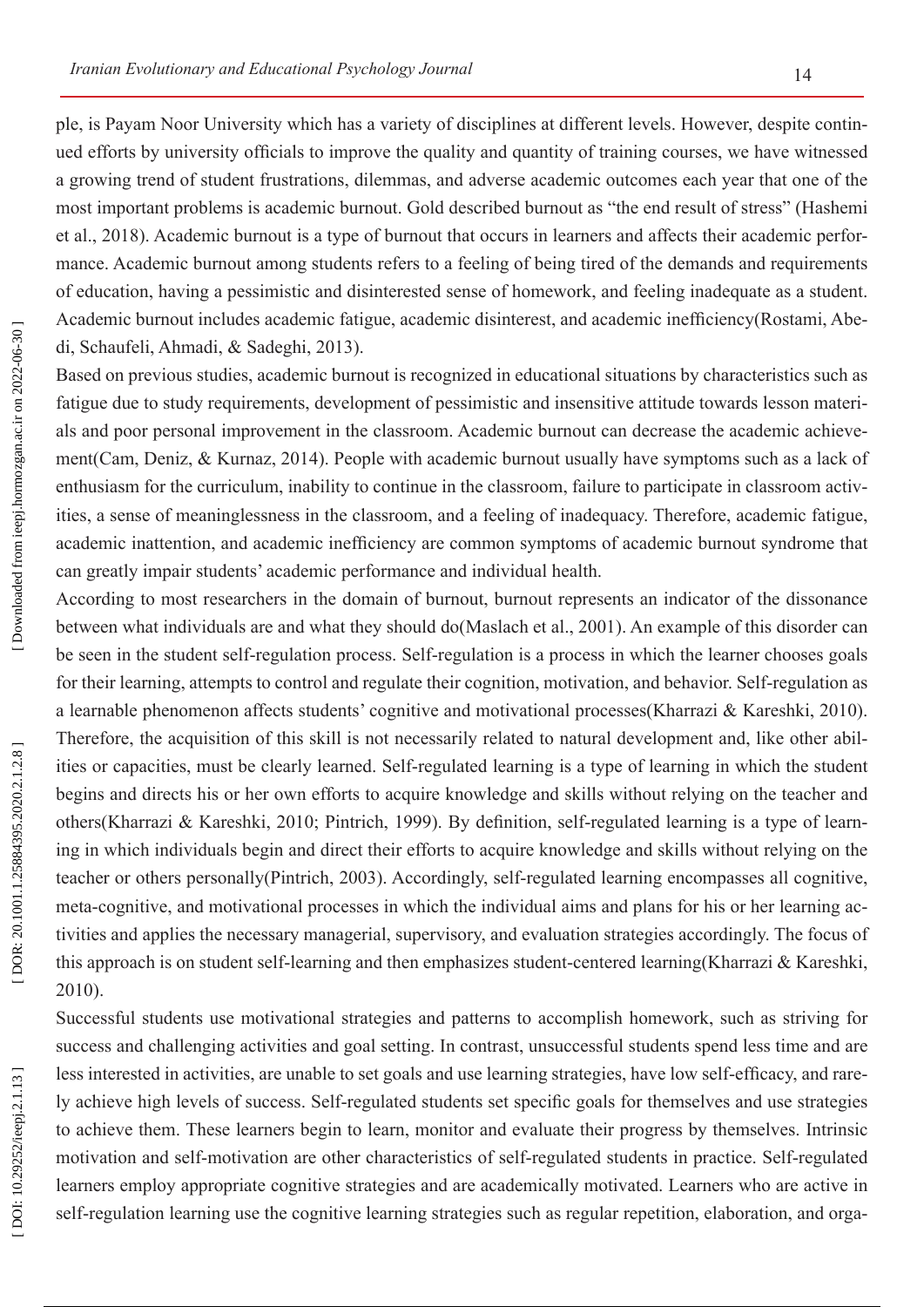nization. Self-regulated learners are superior to others in planning and organizing learning, time management and time planning, targeting, self-control and self-evaluation. Symptoms of self-regulated learning include goal-setting, time management, meaningful and directed practice, proper use of cognitive and meta-cognitive strategies, and a sense of self-efficacy(Ocak & Yamaç, 2013). Self-regulated learners design and review their assignments, are aware of their thinking processes and utilize cognitive strategies to achieve their goals(Kad ivar, Farzad, Kavousian, & Nikdel, 2007). Self-regulating learners set goals for a task and use appropriate strategies to achieve those goals; they monitor and control their own progress, and adjust their learning strat egies to the extent necessary. In short, self-regulated learners actively control important aspects of cognition, behavior, and the environment for their own learning goals(Alonso-Tapia & Panadero, 2010). Therefore, Self-regulation is a process in which the learner chooses goals for their learning, and then attempts to control and regulate their cognition, motivation, and behavior. As a result, independent learners need less attention from the teacher. They know how to apply learning strategies, they understand their abilities in specific areas, and they are committed to achieving their educational goals. These students are more resistant to academic burnout; on the contrary, low self-regulation leads to student energy wastage, academic burnout and poor performance.

The studies of Gailliot et al. (2007) and Diehl, Semegon, and Schwarzer (2006), have shown that self-reg ulated learning can decrease the risk of burnout by increasing happiness. Self-regulated students are able to prioritize their homework over some fun activities (such as going out with friends). Thus, after completing their assignments, they will enjoy both their enjoyable activities and achieve high marks at the end of their semester. However, students who are poor in self-regulation cannot delay their enjoyable activities (such as turning off their cell phones) and do impulsive activities; They do not get the desired education and become depressed(Steel, 2007). In this regard, Tikkanen, Pyhältö, Pietarinen, and Soini (2017), stated that self-reg ulation strategies act as shield against stressors. In practice, these strategies lead to improved planning for learning and to moderate the feeling of boredom and fatigue caused by homework(Poirel, Lapointe, & Yvon, 2012; Salkovsky & Romi, 2015). Keshavarzi et al. (2019), indicated the cognitive strategies and then me ta-cognitive strategies have the main role in predicting academic burnout. Therefore, it seems that teaching cognitive and metacognitive skills and using more metacognitive strategies in addition to cognitive strate gies can be acceptable to control burnout. Also, Pietarinen, Pyhältö, Soini, and Salmela-Aro (2013), Soini, Pyhältö, and Pietarinen (2010) and Verešová and Malá (2012), also showed that self-regulation strategies decrease the likelihood of stress and burnout.

In addition, early idealistic goals and aspirations are both sources of academic failure and one of the main causes of academic burnout. Because, choosing unrealistic goals can lead students to the fringe of academic failure and burnout(Pintrich, 2003). The goals and objectives that students have for engaging in a particular academic assignment indicate their achievement goals. Achievement goals represent a coherent pattern of beliefs, attributes, and emotions that determine one's behavioral intentions and cause them to be more inclined to act in certain situations and to act in those situations in particular. Individuals who choose per formance-orientation goals emphasize displaying their skills over others. On the other hand, the attention of learners who choose avoidance-performance goals is focused on avoiding failure. Finally, learners who choose mastery goals emphasize the development of their skills, learning and mastery. However, it seems that the choice of performance-oriented and avoidance performance goals bring negative stress and in the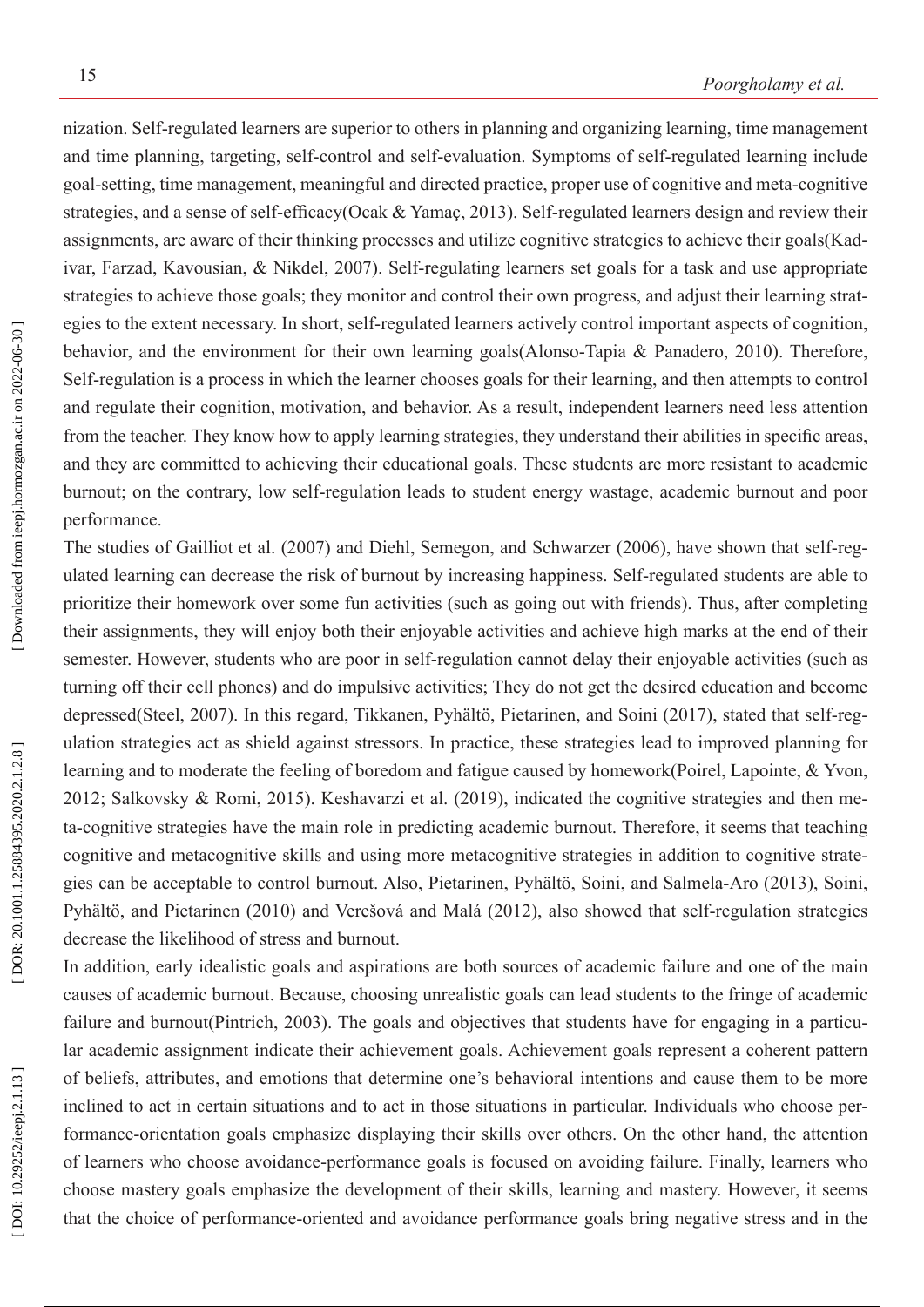students and it can lead long-term consequence of burnout. However, students with mastery goals gain skills for mastery, which makes them more resistant to stress and negative emotions. As such, students pursuing a mastery goal rely on the growth and development of competence and capability in an academic assignment. In contrast, people who choose a performance goal tend to show competence over others(Schunk, 1989). Given this, learners who choose mastery goals are mainly focused on improving their competencies and acquiring new knowledge. These people are self-sufficient to achieve their goals, and are always looking for opportu nities and challenges to enhance their learning and insist on overcoming failures and frustrations. However, learners who choose performance goals focus on achieving good performance and want to show that they are superior to others, so these people make little effort to succeed and easily give in to problems. Therefore, researchers emphasize the vulnerability of performance goals to learning burnout but at the same time note that individuals who have a good assessment of their abilities will exhibit somewhat adaptive behaviors if they choose performance goals(Nario-Redmond, Noel, & Fern, 2013; Wehmeyer & Shogren, 2017). In summary, the choice of performance goals increases the student stress which in the long term will increase the likelihood of academic burnout; but, if the student chooses mastery goals, it is less likely to cause academic burnout.

In their research, Urdan and Schoenfelder (2006) and Anderman and Patrick (2012), showed that perfor mance goals are followed by negative outcomes such as reluctance to seek help, cheating, and academic fail ure. Many studies have shown that mastery-approach goals are associated with positive outcomes including metacognitive self-regulation, pleasant emotions, and intrinsic motivation(Hulleman, Schrager, Bodmann, & Harackiewicz, 2010; Lavasani, Malahmadi, & Amani, 2010); on the contrary, performance-avoidance goals are associated with the inefficiency of learning strategies and negative emotions(Diseth & Kobbeltvedt, 2010; Liem, Lau, & Nie, 2008; Linnenbrink-Garcia, Tyson, & Patall, 2008). But this is the case of performance-ap proach goals — it be a little confused due to the dual nature of these goals — on the one hand is approach and on the other hand involve social comparison(Elliot, 2005; Elliot & Moller, 2003; Elliot & Murayama, 2008). Thus, although performance-orientation goals drive students toward success, they do not appear to be as effec tive as mastery-orientation goals in facilitating student learning(Elliot & Moller, 2003; Harackiewicz, Barron, Pintrich, Elliot, & Thrash, 2002).

Therefore, given the concerns about controlling and decreasing the academic burnout among students, led the researcher to the idea that self-regulated learning and how to select student achievement goals can influ ence his/her academic burnout. In the other words, if the student performs poorly on self-regulation learning and chooses performance, there is an increased likelihood of expected burnout; but, if the student has a high self-regulation, he chooses mastery goals, and less likely to experience burnout. In this regard, the present study seeks to test the following hypothesis: Self-regulated learning and the selection of achievement goals play a significant role in predicting academic burnout among students of Shiraz Payame Noor University .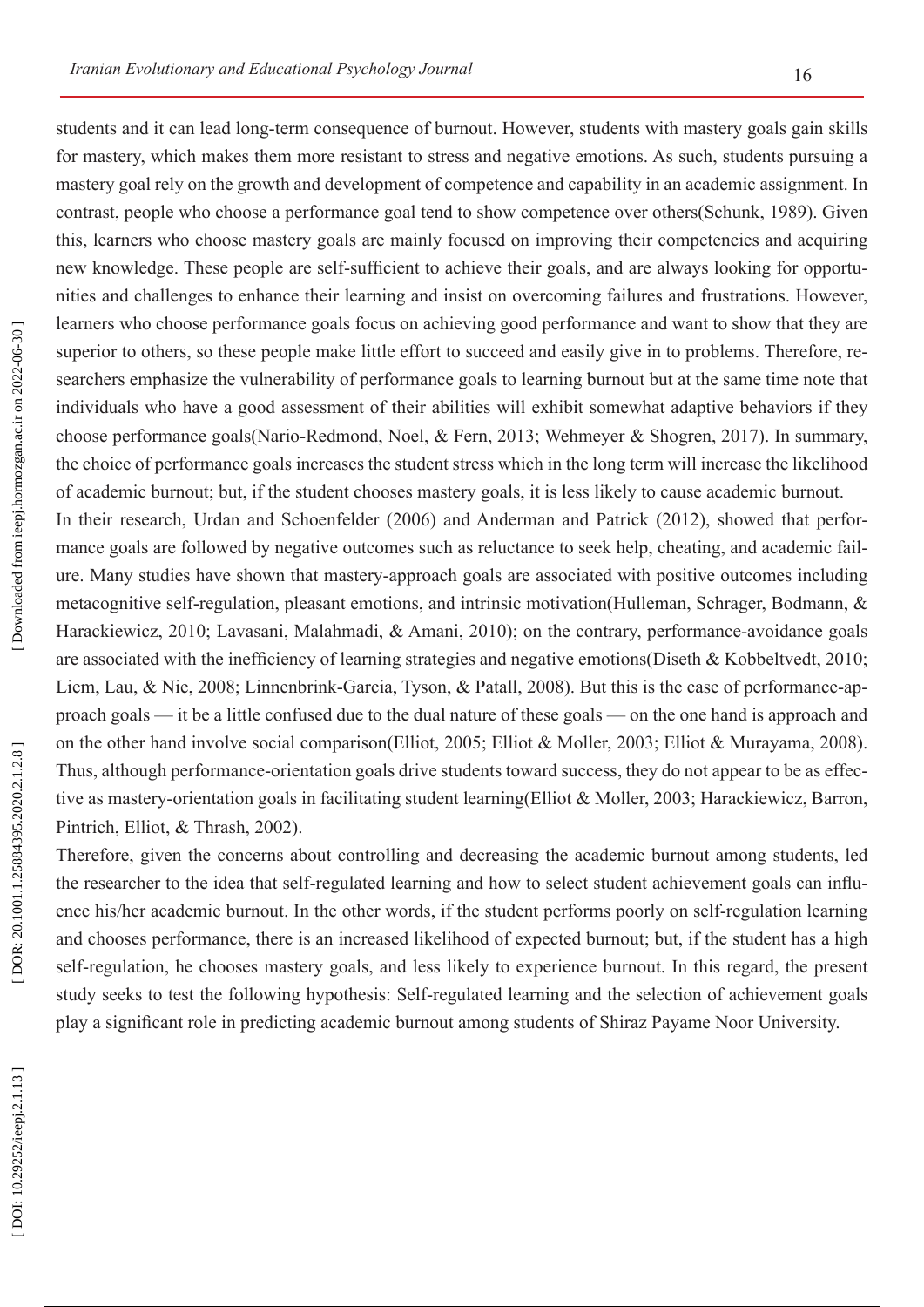

**Figure 1**. The Conceptual model of present study

#### **Material and Method**

The method of this study is correlational. In terms of data collection, the methodology used is a combination of library and field methods. The statistical population of the study includes all four semester students of Payam-e-Noor University of Shiraz who were studying in the academic year 2018. The sample size was 384 which were selected by multistage cluster random sampling method. For sampling, 4 out of 8 faculties were randomly selected, then 12 classes were randomly selected from each faculty and finally, all students in the selected classes were selected as sample. Of these, 204 were female and 180 were male. The main requirement for students to enter the statistical sample was to have a 4th semester above the undergraduate level. The most of the sample members were single undergraduate students aged 21-24. Data collection was performed using the Pentrich and De Groot Self-regulated Learning Strategies Questionnaire, Middleton and Midgley Goal-Orientation Questionnaire, and Maslash Burnout Inventory.

1- Middleton and Midgley Goal-Orientation Questionnaire: Middleton and Midgley (2012) designed the Goal-Orientation Questionnaire to determine the type of students' achievement goals. This questionnaire has 18 questions and aims to examine the goals of academic achievement in different dimensions (mastery goals, approach - performance goals, avoidance - performance goals). Its response spectrum was the 5-point Likert type. In the study of Anderman and Patrick (2012), the validity of this questionnaire was confirmed and the reliability of the questionnaire was calculated using Cronbach's alpha method which had acceptable reli ability. In addition, in the study of Rastegar et al. (2011), Cronbach's alpha coefficient for mastery goals, approach-performance goals, avoidance-performance goals were reported 0.78, 0.73, 0.76, respectively. In ad dition, the validity of the questionnaire was calculated by confirmatory factor analysis which reported good fit (0.98), incremental fit (0.97) and root mean square error of approximation error (0.03). It showed the appropri ate construct validity of this tool. In the present study, the Cronbach's alpha coefficient for this scale was 0.85. 2- Maslash Burnout Inventory: Pines and Maslach (1980), developed a burnout questionnaire to measure stu dents' academic burnout. This questionnaire measures three domains of academic burnout, namely academic fatigue, academic disinterest, and academic inefficiency. The questionnaire has 15 items that were scored by 5-point Likert rating method from completely disagree to completely agree. However, given that the sub -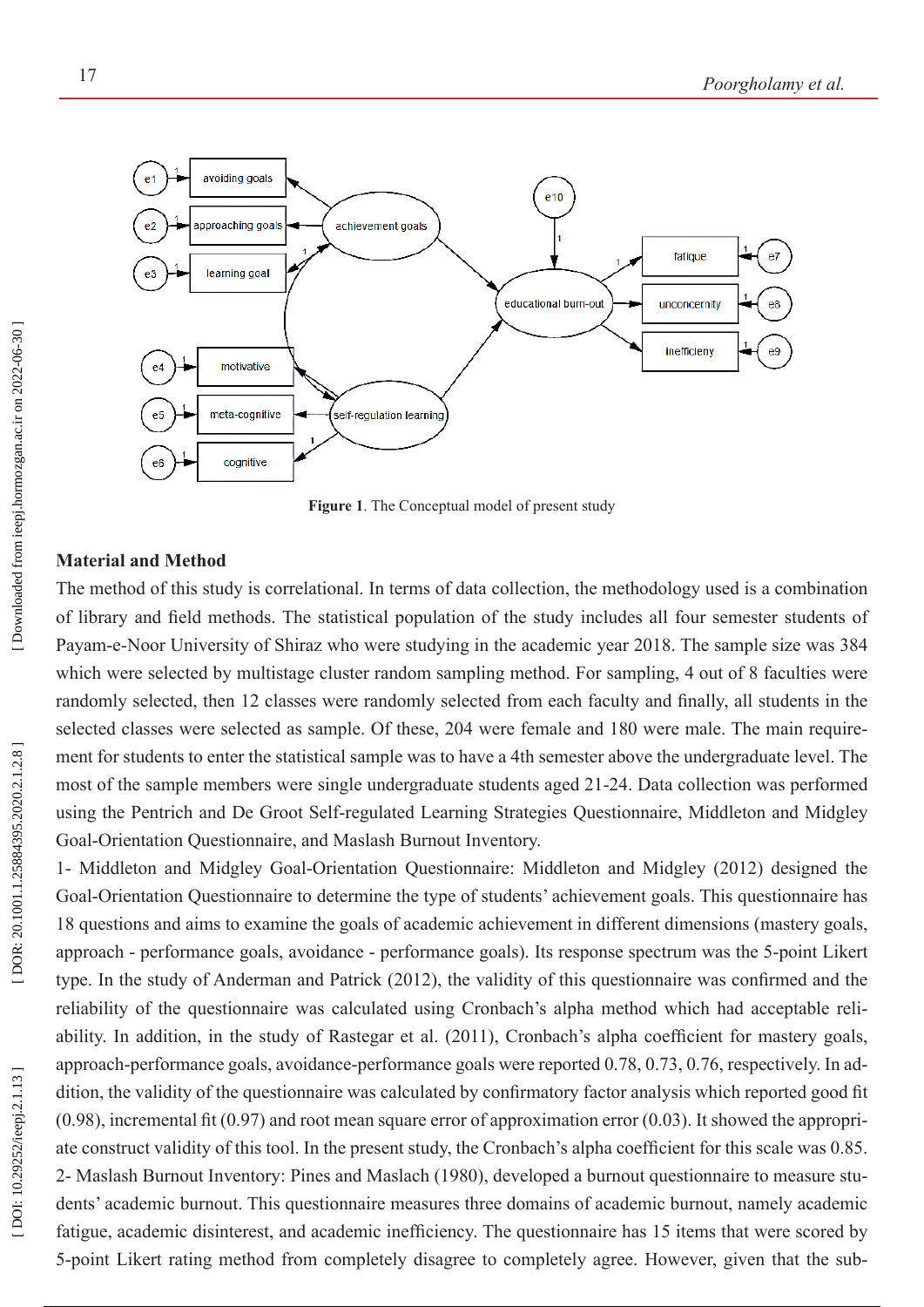scale (Positive Sentence Scale) has been used as a measure of curriculum efficacy, questions on this subscale are scored inversely. In Rostami et al. (2013), research, the validity of the questionnaire was calculated by confirmatory factor analysis method which reported matching fitness indices, incremental fitness index and root mean square error of approximation error. Also, the reliability of this questionnaire was calculated by Cronbach's alpha for the subscales of academic fatigue 0.88, academic disinterest 0.90, and academic inefficiency 0.84, which indicated appropriate reliability of this tool. Also, convergent validity for the subscales of academic fatigue, academic disinterest, and academic inefficiency were calculated as 0.74, 0.68, and 0.50, respectively. the Cronbach's alpha coefficient for this scale was 0.74.

3. Self-regulated Learning Strategies Questionnaire: The questionnaire was developed by Pintrich and De Groot (1990), and consists of 47 items measuring two parts of motivational beliefs and self-regulatory learn ing strategies (cognitive and meta-cognitive); Scores between 47 and 94 indicate a low level of self-regulatory learning strategies. Scores between 94 and 141 indicate an average use of self-regulatory learning strategies, and scores above 141 indicate a high rate of use of self-regulatory learning strategies. In Musanejad's research (1997), the validity of this questionnaire was reported in good level and its reliability was calculated using Cronbach's alpha coefficient of 0.84 to 0.98, indicating good internal consistency. In the present study, the Cronbach's alpha coefficient for this scale was 0.79. Individuals filled out the consent form and ethical justifi cation for the study and were informed that their information would be kept confidential.

## **Results**

Descriptive findings including mean, standard deviation, lowest and highest scores of the research variables are presented in Table 1 and the correlation matrix of the model variables is presented in Table 2. In addition, the hypothesis of this study was tested by maximum likelihood method through structural equation modeling analysis. Modified model of the present study is presented in standard coefficients mode in Figure 2. Summary results of the non-standardized and standard effect coefficients are reported in Table 3.

| Variables                  | Mean | <b>SD</b> | <b>Skewness</b> | Kurtosis | Min.         | Max. | Quartiles |      |      |
|----------------------------|------|-----------|-----------------|----------|--------------|------|-----------|------|------|
|                            |      |           |                 |          |              |      | 25        | 50   | 75   |
| Achievement goals          | 3.49 | 0.65      | $-0.67$         | $-0.08$  | 1.28         | 5    | 3         | 3.55 | 3.95 |
| Mastery                    | 3.61 | 0.90      | $-0.67$         | $-0.26$  | 1            | 5    | 3         | 3.83 | 4.33 |
| Approach – performance     | 3.60 | 0.86      | $-0.47$         | $-0.27$  | 1            | 5    | 3         | 3.66 | 4.25 |
| Avoidance – performance    | 3.26 | 0.74      | 0.12            | $-0.28$  | 1            | 5    | 2.66      | 3.16 | 3.83 |
| Self-regulation strategies | 3.51 | 0.26      | 0.24            | 0.83     | 2.02         | 4.45 | 3.29      | 3.51 | 3.74 |
| Cognitive strategies       | 3.75 | 0.50      | $-0.39$         | 0.11     | 2.23         | 4.92 | 3.46      | 3.76 | 4.15 |
| Metacognitive strategies   | 3.32 | 0.47      | 0.11            | 1.14     | 1.50         | 4.88 | 3.08      | 3.26 | 3.61 |
| Motivational beliefs       | 3.44 | 0.42      | 0.06            | 3.94     | 1.48         | 5    | 3.20      | 3.44 | 3.68 |
| Academic burnout           | 2.53 | 0.52      | $-0.10$         | $-0.40$  | 1.13         | 4.13 | 2.13      | 2.56 | 2.93 |
| Fatigue                    | 2.33 | 0.41      | $-0.09$         | $-0.33$  | 1.01         | 4.19 | 2.18      | 2.64 | 2.80 |
| Disinterest                | 2.70 | 0.50      | $-0.11$         | $-0.46$  | $\mathbf{1}$ | 4.10 | 2.30      | 2.82 | 2.99 |
| Low efficiency             | 2.65 | 0.49      | $-0.14$         | $-0.47$  | 1.21         | 4    | 2.41      | 2.79 | 2.85 |

**Table 1.** Descriptive findings related to the research variables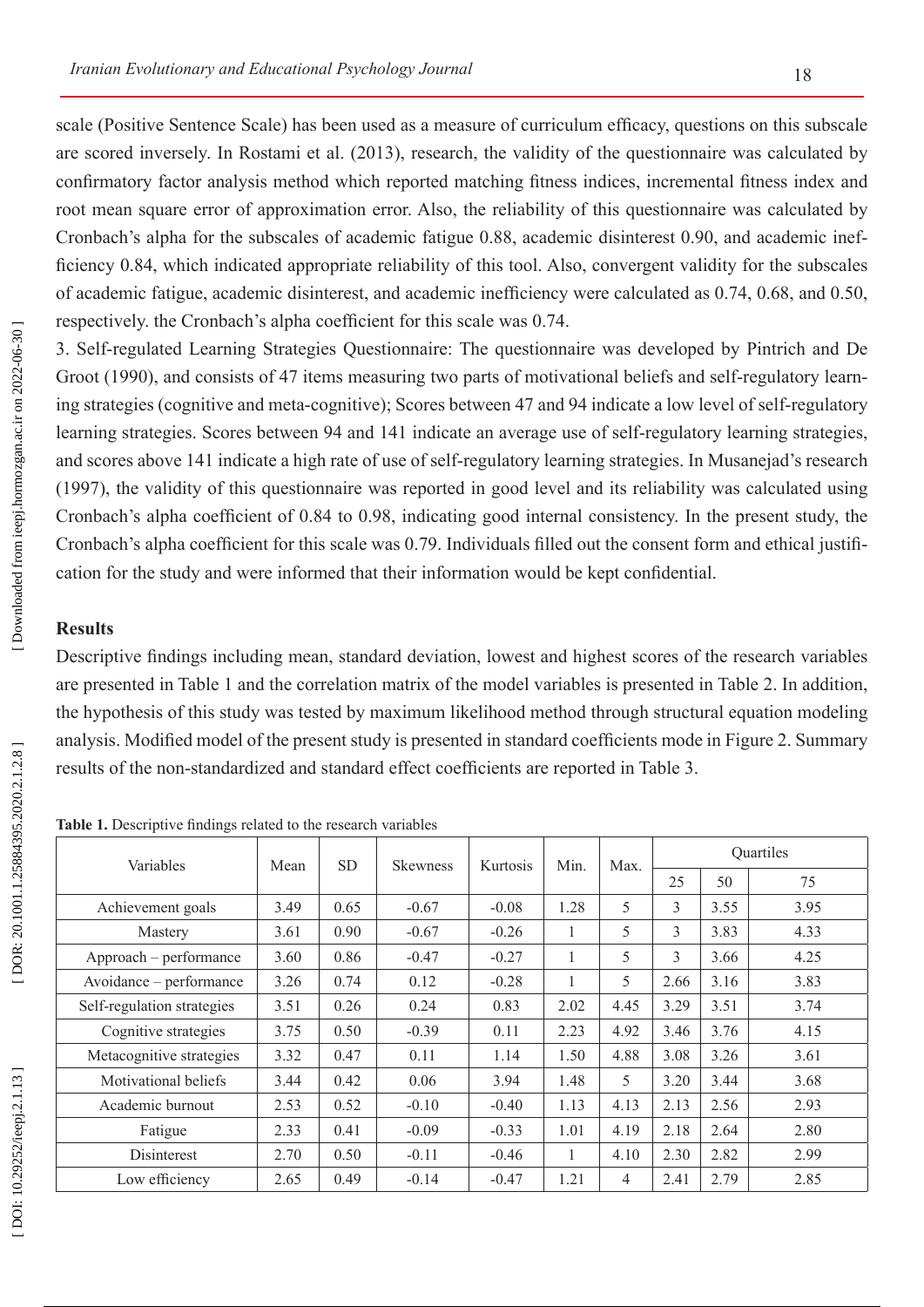|                | Variables                  |                | $\overline{c}$ | 3         | $\overline{4}$ |            | 6          | 7        | 8         |
|----------------|----------------------------|----------------|----------------|-----------|----------------|------------|------------|----------|-----------|
|                | Achievement goals          |                |                |           |                |            |            |          |           |
| 2              | Mastery                    | $0.82**$       |                |           |                |            |            |          |           |
| $\mathfrak{Z}$ | Approach – performance     | $0.84**$       | $0.50**$       |           |                |            |            |          |           |
| $\overline{4}$ | Avoidance – performance    | $0.64**$       | $0.34***$      | $0.33**$  |                |            |            |          |           |
| 5              | Self-regulation strategies | $0.21**$       | $0.20**$       | $0.18**$  | $0.10*$        |            |            |          |           |
| 6              | Cognitive strategies       | $0.32**$       | $0.33***$      | $0.28**$  | $0.11*$        | $0.78**$   |            |          |           |
| $\tau$         | Metacognitive strategies   | $\overline{0}$ | $-0.03$        | $-0.02$   | 0.08           | $0.57**$   | $0.35***$  |          |           |
| 8              | Motivational beliefs       | $0.13*$        | $0.13*$        | $0.12*$   | 0.06           | $0.89**$   | $0.48***$  | $0.32**$ |           |
| 9              | Academic burnout           | $0.22**$       | $-0.37**$      | $-0.21**$ | $0.11*$        | $-0.21$ ** | $-0.35***$ | 0.07     | $-0.14**$ |

**Table 2**. Zero order correlation relationship between variables



**Figure 2.** Modified model of the present study in the standard coefficients (beta) mode

**Table 3.** Non-standardized and standard coefficients of study model

| Predictors                                 | Criterion        | Non-standardized coefficients   Standard coefficients |         | Sig. | <b>Status</b> |
|--------------------------------------------|------------------|-------------------------------------------------------|---------|------|---------------|
| Achievement goals                          | Academic burnout | $-119$                                                | $-0.83$ | 0.01 | Confirmed     |
| Self-regulated learning   Academic burnout |                  | $-0.94$                                               | $-0.81$ | 0.01 | Confirmed     |

As shown in Table 3, the reported standard coefficient of the achievement goals variable was -- 0.83. That is, one unit increase in standard deviation of achievement goals reduces 83% of standard deviation in academic burnout and the reported standard coefficient of self-regulated learning variable on academic burnout is -0.81. That is, one unit increase in standard deviation of self-regulated learning reduces 81% of standard deviation of academic burnout;

Finally, the fit indices of the conceptual model are presented in Table 4. As can be seen in Table 4, the reported fitting indices of the conceptual model are at the optimal level. According to the findings of this study, the structural equation modeling analysis confirmed the good fit of the theoretical model with the data; as a re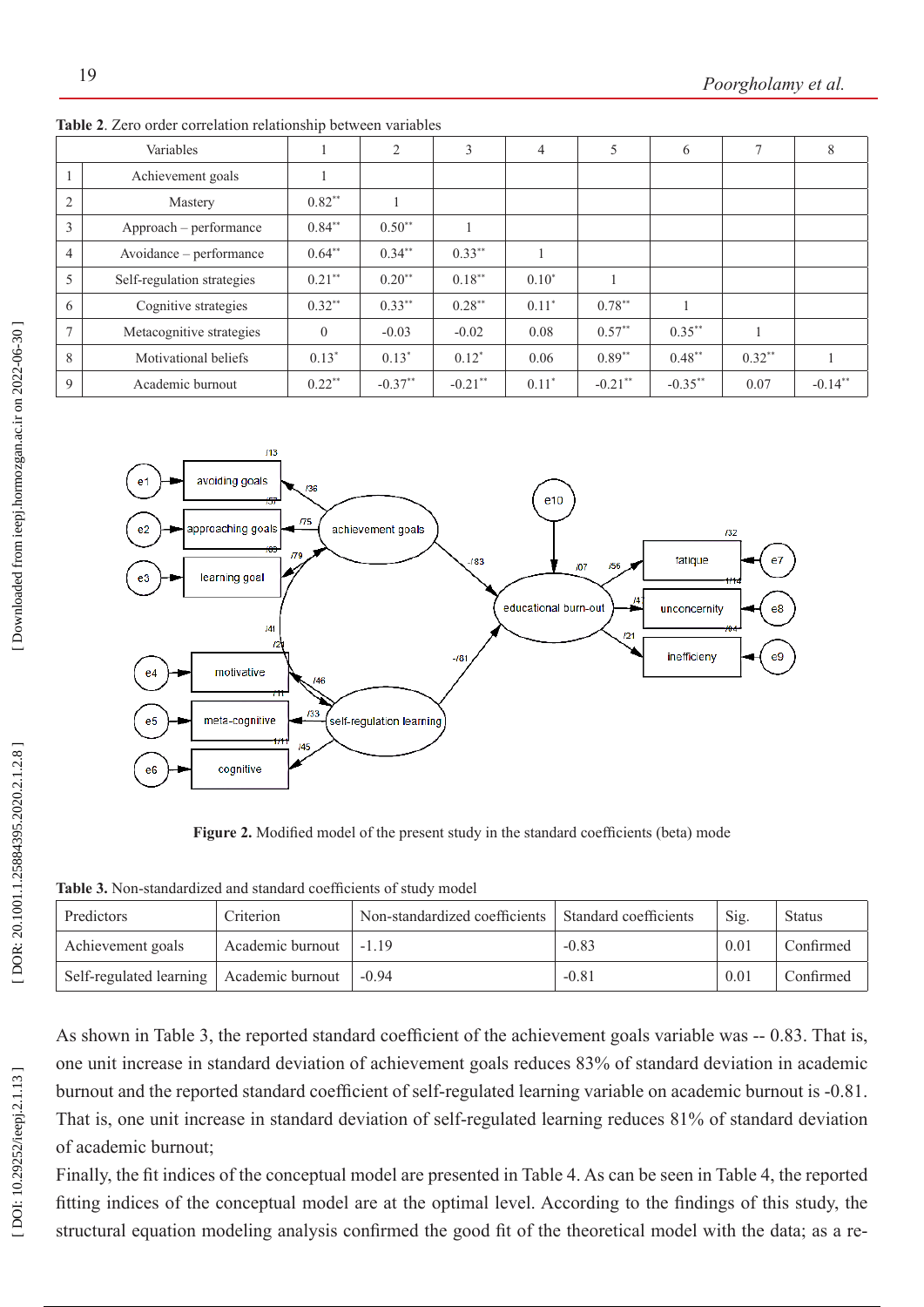sult, the good fit of the final model with the data was obtained. Therefore, it can be stated that, self-regulated learning variables and achievement goals have a significant relationship with the academic burnout variable.

## **Discussion**

According to the results, there was a negative and significant relationship between the achievement goals and self-regulated learning with the academic burnout, and the predictor variables had a significant effect on the criterion variable. This finding was consistent with earlier studies(Pekrun, Elliot, & Maier, 2006; Tikkanen et al., 2017). Academic burnout in educational situations is characterized by features such as fatigue arising from study requirements, the development of a pessimistic and insensitive attitude toward lesson materials, and a sense of poor personal development in the classroom(Parker & Salmela-Aro, 2011). Academic burnout and its consequences, in fact, are caused by chronic stress syndrome and excessive stressors at work, leading to a person's involvement in feelings of extreme anxiety and lowered defensive and immune strength in the student body.

The descriptive findings revealed that the goal of further improvement of Payame Noor University students was performance-avoidance goals and that selection of performance-avoidance goals was responsible for the adverse effects of anxiety and academic burnout. Performance-avoidance goals are associated with the inefficiency of learning strategies and negative emotions(Diseth & Kobbeltvedt, 2010; Liem et al., 2008; Lin nenbrink-Garcia et al., 2008). But this is the case for performance goals — a tendency to be a little confused and possibly due to the dual nature of these goals — on the one hand tend to approach and on the other hand involve social comparison (Elliott & Muller, 2003 Eliot & Murayama, 2008; and Eliot, 2005). Thus, although performance-orientation goals drive students to succeed, they do not appear to be as effective as mastery-ori entation goals in facilitating student learning(Elliot & Moller, 2003; Harackiewicz et al., 2002). The results of the present study also support this point. Thus, performance-avoidance goals motivate avoidance of failure, comparing oneself with others and trying to be better than others, increasing situational anxiety, resulting in poor performance and increasing the probability of academic burnout. On the other hand, mastery-oriented goals are associated with positive outcomes including metacognitive self-regulation, pleasant emotions, and intrinsic motivation for students; therefore, students who have mastery goals exhibit a low level of burnout. Based on the findings, it can be concluded that the achievement goal of more than 50% of students of Payam

Noor University is avoidance- performance goal and this causes them to feel fatigue, inefficiency and disin terest. In addition, given the findings of the present study, it can be concluded that the self-regulated learning strategy of half of Payame Noor University students is based on motivational beliefs (such as getting a pass mark), and this has caused to the extent that cognitive and metacognitive strategies for self-regulation are less used by these students, and this can have adverse effects such as academic burnout. Because self-regulation of learning, such as choosing goals for good development, can reduce the risk of burnout by increasing hap piness, self-regulated students are able to prioritize their homework over some fun activities Indicators of self-regulated learning include purposefulness, time management, meaningful and directed practice, proper application of cognitive and meta-cognitive strategies, and a sense of self-efficacy. For this reason, learners who are active in self-regulation learning use cognitive learning strategies such as regular repetition, elabo ration, and organization. Self-regulated learners are superior to others in planning and organizing learning, time management and time planning, targeting, self-control, and self-evaluation. However, students who are poor in self-regulation cannot delay their enjoyment of homework assignments; therefore, they do not achieve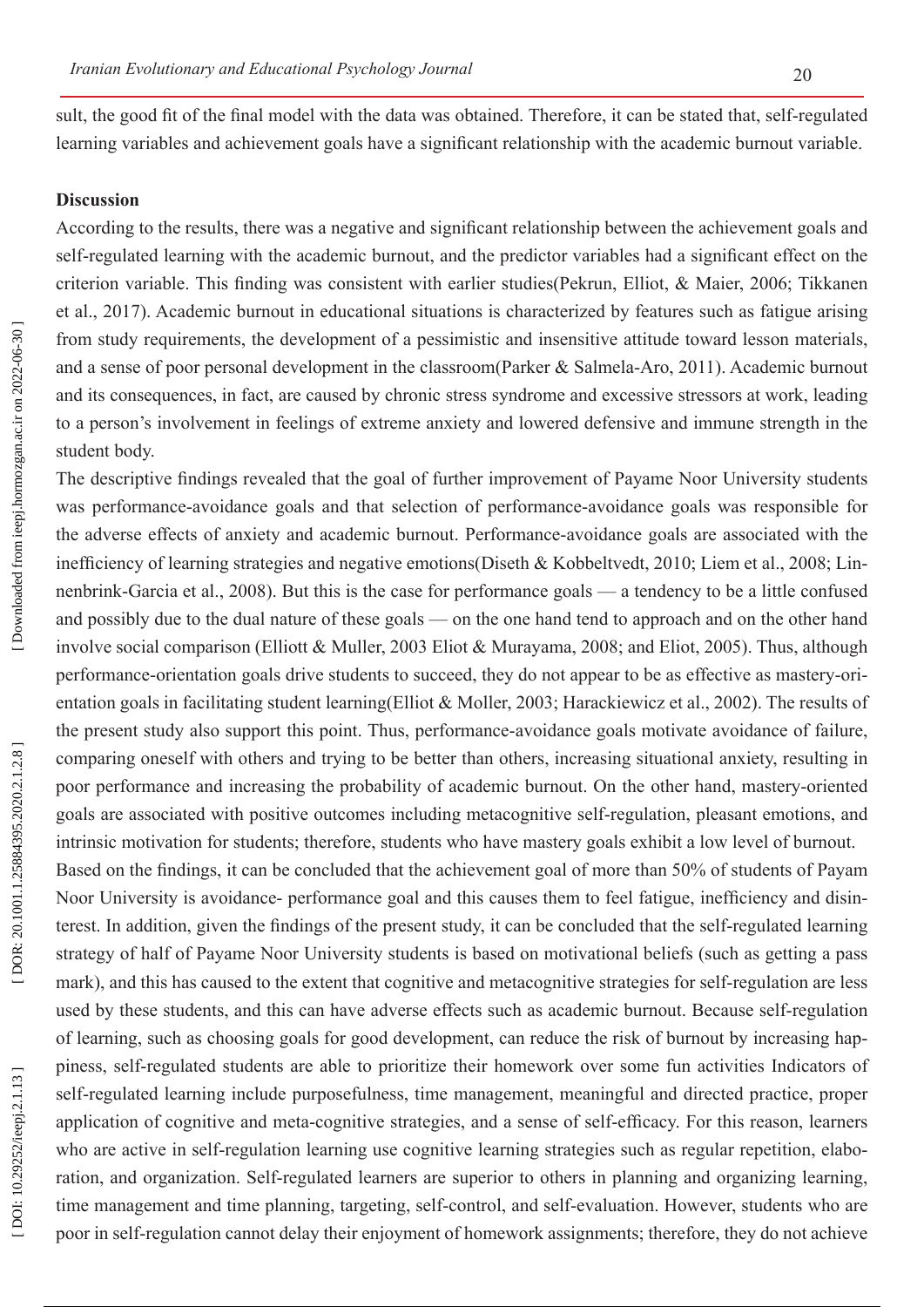the desired academic results and become depressed(Steel, 2007). In this way, self-regulation strategies act as protection against stressors. In practice, these strategies lead to improved planning for learning and to reduce the feeling of boredom and fatigue caused by homework(Salkovsky & Romi, 2015). Therefore, the application of these strategies reduces the likelihood of stress and burnout.

# **Declaration of Conflicting Interests**

The author(s) declared no potential conflicts of interest with respect to the research, authorship, and/or pub lication of this article.

**Funding:** The author(s) received no financial support for the research, authorship, and/or publication of this article.

# **References**

- Alonso-Tapia, Jesús, & Panadero, Ernesto. (2010). Effects of self-assessment scripts on self-regulation and learning. Infancia y aprendizaje, 33(3), 385-397.
- Anderman, Eric M, & Patrick, Helen. (2012). Achievement goal theory, conceptualization of ability/intelli gence, and classroom climate Handbook of research on student engagement (pp. 173-191): Springer .
- Cam, Zekeriya, Deniz, Kaan Zülfikar, & Kurnaz, Arzu. (2014). School burnout: Testing a structural equation model based on percieved social support, perfectionism and stress variables. Egitim ve Bilim, 39(173).
- Diehl, Manfred, Semegon, Angelenia B, & Schwarzer, Ralf. (2006). Assessing attention control in goal pur suit: A component of dispositional self-regulation. Journal of personality assessment, 86(3), 306-317.
- Diseth, Åge, & Kobbeltvedt, Therese. (2010). A mediation analysis of achievement motives, goals, learning strategies, and academic achievement. British Journal of Educational Psychology, 80(4), 671-687.
- Elliot, Andrew J. (2005). A conceptual history of the achievement goal construct. Handbook of competence and motivation, 16(2005), 52-72.
- Elliot, Andrew J, & Moller, Arlen C. (2003). Performance-approach goals: Good or bad forms of regulation? International journal of educational research, 39(4-5), 339-356.
- Elliot, Andrew J, & Murayama, Kou. (2008). On the measurement of achievement goals: Critique, illustration, and application. Journal of educational psychology, 100(3), 613.
- Gailliot, Matthew T, Baumeister, Roy F, DeWall, C Nathan, Maner, Jon K, Plant, E Ashby, Tice, Dianne M, . . . Schmeichel, Brandon J. (2007). Self-control relies on glucose as a limited energy source: willpower is more than a metaphor. Journal of personality and social psychology, 92(2), 325.
- Harackiewicz, Judith M, Barron, Kenneth E, Pintrich, Paul R, Elliot, Andrew J, & Thrash, Todd M. (2002). Revision of achievement goal theory: Necessary and illuminating. Journal of Educational Psychology, 49(3), 638-645.
- Hashemi, Seyed Esmaeil, Savadkouhi, Sahar, Naami, Abdolzahra, & Beshlideh, Kioumars. (2018). Relation ship between job stress and workplace incivility regarding to the moderating role of psychological capital. Journal of Fundamentals of Mental Health, 20(2), 103-112.
- Hulleman, Chris S, Schrager, Sheree M, Bodmann, Shawn M, & Harackiewicz, Judith M. (2010). A meta-an alytic review of achievement goal measures: Different labels for the same constructs or different constructs with similar labels? Psychological bulletin, 136(3), 422.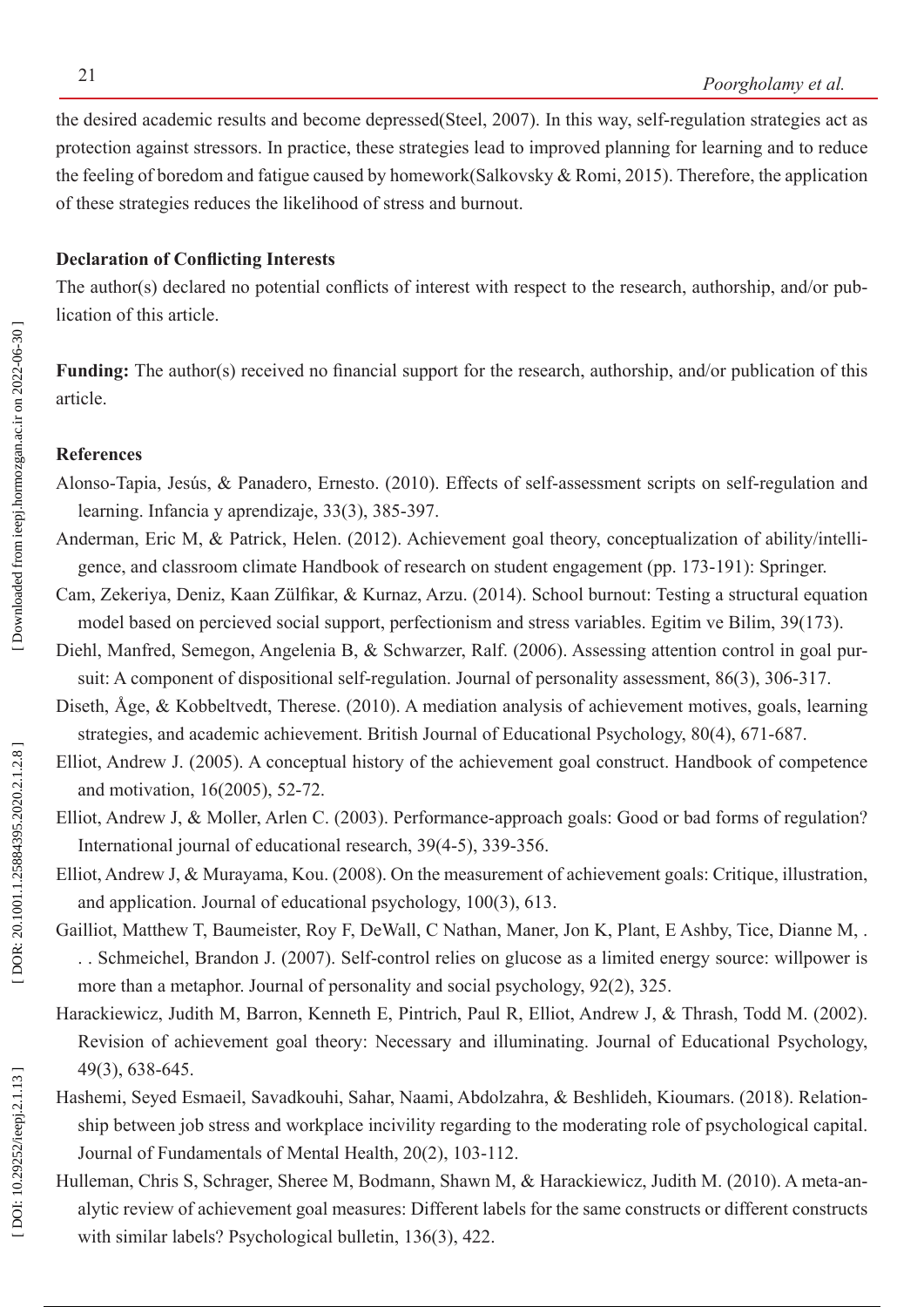- Kadivar, Parvin., Farzad, Wali., Kavousian, Javad., & Nikdel, Fariborz. (2007). Validation of the Pakran Edu cational Emotions Questionnaire. Journal of Educational Innovations, 8(32).
- Keshavarzi, Mohammad Hasan, Safari, Elaheh, Shakarabi, Mehdi, Farahani, Kangrani, Reza, Ali, Taghavinia, Mansoureh, & Zabihi Zazoly, Atefe. (2019). The Effect of Teaching Cognitive Strategies on the Academic Achievement of Medical Students. Development Strategies in Medical Education, 6(2), 1-9 [In Persian].
- Kharrazi, Alinaghi, & Kareshki, Hossein. (2010). Self-regulated learning: the role of environmental percep tions and motivational beliefs. Psychological reports, 107(1), 303-317.
- Lavasani, Masoud G, Malahmadi, Ehsan, & Amani, Javad. (2010). The role of self-efficacy, task value, and achievement goals in predicting learning approaches and mathematics achievement. Procedia-Social and Behavioral Sciences, 5, 942-947.
- Liem, Arief Darmanegara, Lau, Shun, & Nie, Youyan. (2008). The role of self-efficacy, task value, and achievement goals in predicting learning strategies, task disengagement, peer relationship, and achieve ment outcome. Contemporary educational psychology, 33(4), 486-512.
- Linnenbrink-Garcia, Lisa, Tyson, Diana F, & Patall, Erika A. (2008). When are achievement goal orientations beneficial for academic achievement? A closer look at main effects and moderating factors. Revue interna tionale de psychologie sociale, 21(1), 19-70.
- Maslach, Christina, Schaufeli, Wilmar B, & Leiter, Michael P. (2001). Job burnout. Annual review of psychology, 52(1), 397-422.
- Mosadeghrad, AM. (2004). Relationship between nurses' knowledge about ergonomy and their job injuries. Journal of Shahrekord Uuniversity of Medical Sciences, 6(3), 21-32.
- Nario-Redmond, Michelle R, Noel, Jeffrey G, & Fern, Emily. (2013). Redefining disability, re-imagining the self: Disability identification predicts self-esteem and strategic responses to stigma. Self and Identity, 12(5), 468-488.
- Ocak, Gurbuz, & Yamaç, Ahmet. (2013). Examination of the relationships between fifth graders' self-regulated learning strategies, motivational beliefs, attitudes, and achievement. Educational Sciences: Theory and Practice, 13(1), 380-387.
- Parker, Philip D, & Salmela-Aro, Katariina. (2011). Developmental processes in school burnout: A comparison of major developmental models. Learning and Individual Differences, 21(2), 244-248.
- Pekrun, Reinhard, Elliot, Andrew J, & Maier, Markus A. (2006). Achievement goals and discrete achievement emotions: A theoretical model and prospective test. Journal of educational Psychology, 98(3), 583.
- Pietarinen, Janne, Pyhältö, Kirsi, Soini, Tiina, & Salmela-Aro, Katariina. (2013). Reducing teacher burnout: A socio-contextual approach. Teaching and Teacher Education, 35, 62-72.
- Pines, Ayala, & Maslach, Christina. (1980). Combatting staff burn-out in a day care center: A case study. Child care quarterly, 9(1), 5-16.
- Pintrich, Paul R. (1999). The role of motivation in promoting and sustaining self-regulated learning. Interna tional journal of educational research, 31(6), 459-470.
- Pintrich, Paul R. (2003). A motivational science perspective on the role of student motivation in learning and teaching contexts. Journal of educational Psychology, 95(4), 667.
- Pintrich, Paul R, & De Groot, Elisabeth V. (1990). Motivational and self-regulated learning components of classroom academic performance. Journal of educational psychology, 82(1), 33.